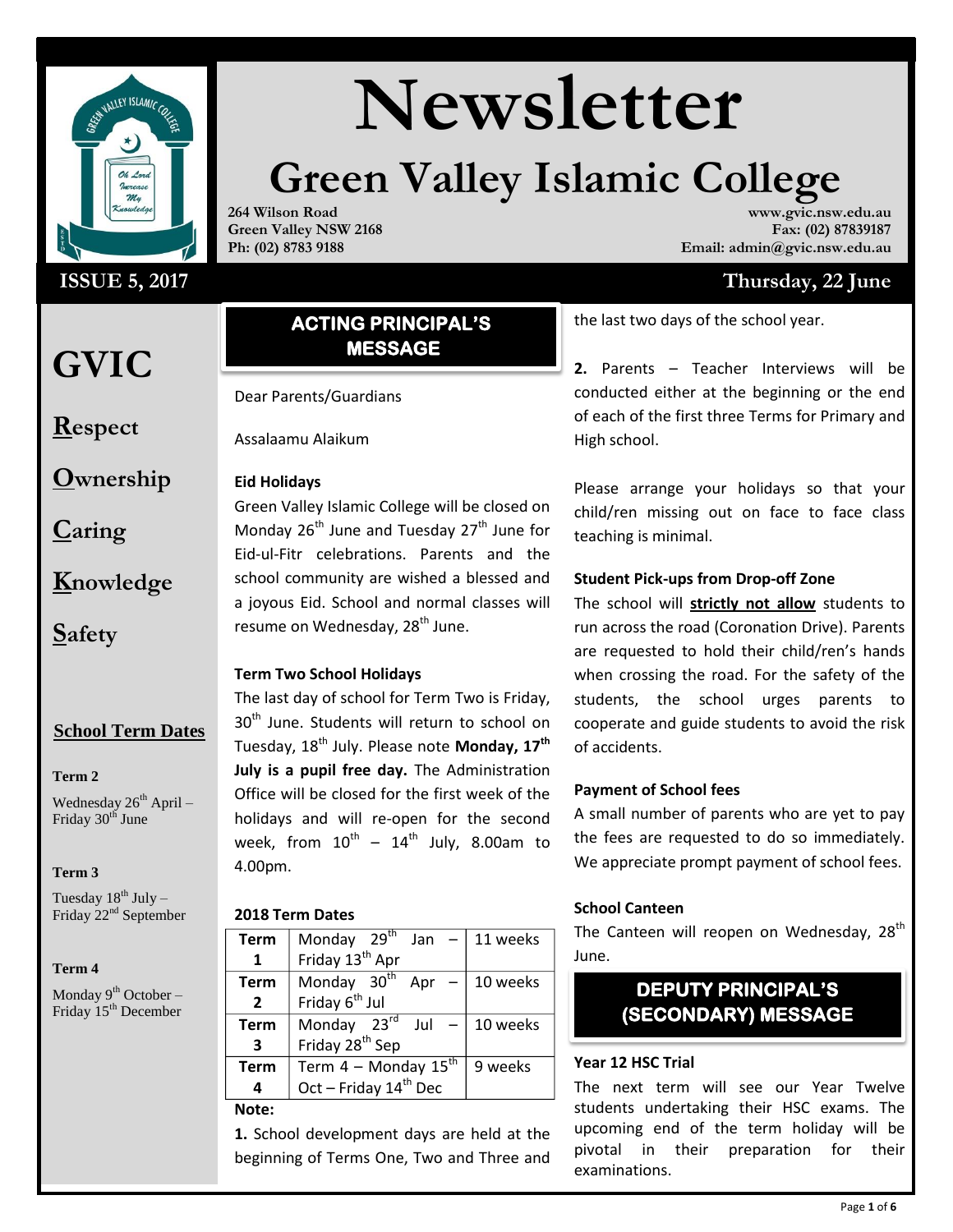Please ensure your child utilises this time by preparing a revision timetable that will aid them in their pursuit to achieve well. Going through past papers under timed conditions will be beneficial in helping students understand the level of responses required by examiners. All students have been furnished with HSC examination papers from their teachers. A timetable will be handed out to students when they arrive back in Term 3.

#### **Years 7 to 11 Assessment Tasks**

Assessment tasks will be issued in their subjects during the Term Three. Teachers will provide their classes with all the support necessary for students to perform well, the onus is on students to organize their time effectively to revise and meet assignment deadlines. A two week notification will be given to students. These assignments should be worked on over a period of time and not just the night before the due date. Teachers expect to see quality detailed work and thorough preparation for examinations reflected in the student's examination paper. The deadlines for assignments will be spread across the term.

#### **Year 7-11 Parent - Teacher Meeting**

The parent - teacher evening for Years seven-eleven is being held on Wednesday, 19<sup>th</sup> July 2017. Your child's report for their half-way point of studies will be issued to you. This will also be a prime time to discuss the progress of your child in their Half-Yearly Examinations, and the next steps they need to take to ensure they achieve well for the rest of the year.

#### **Elevate Education**

Our year 12 students participated in the 'Finishing Line' a workshop held by Elevate Education. This will help them with the preparation for the upcoming trial examinations.

The feedback from students was very positive and they learned techniques to better prepare for their examinations. Students can visit the website: [www.elevateeducation.com](http://www.elevateeducation.com/) and login to the student portal via using the password **(rondo)** to access HSC resources including past questions on subjects such as Legal Studies, Business Studies and Biology to name a few.

Mr Jay Halai

# **ENGLISH DEPARTMENT**

Term Two has been a hectic yet very productive term for the students and the English Department. As this semester comes to an end, English teachers are working assiduously to ensure a smooth conclusion of the Term, through effective and consistent teaching practices that are being implemented within the classroom to engage students, especially after the close of the Half-Yearly Examination.

Students as well as parents, as such, are kindly reminded to continue engaging in the learning process, thus working diligently towards their set academic goals. The passion for reading and writing to sharpen both analytical and creative skills in English should be persistently present and students are highly encouraged to make effective use of the ICT based literacy program *WordFlyers*, which is also accessible from home. Parents and carers have been notified and instructed on how to access the program from home, via text message by the English Coordinator. While Stage Four students begin afresh next semester, Stage Five students are highly encouraged to review and apply the feedback received for the Half-Yearly Examination to achieve better results in the future.

Hence, the most significant message from the English Department, for students, is that they are to connect thoroughly to their texts and engage in explicit textual analysis so that they are able to refine their critical thinking skills, thus thinking independently while progressing towards the new HSC Curriculum. As English teachers, we also work towards imparting knowledge in such a way that each student is instilled with the required values and etiquette that relate to life skills as well as academic goals.

Ms Malik English Department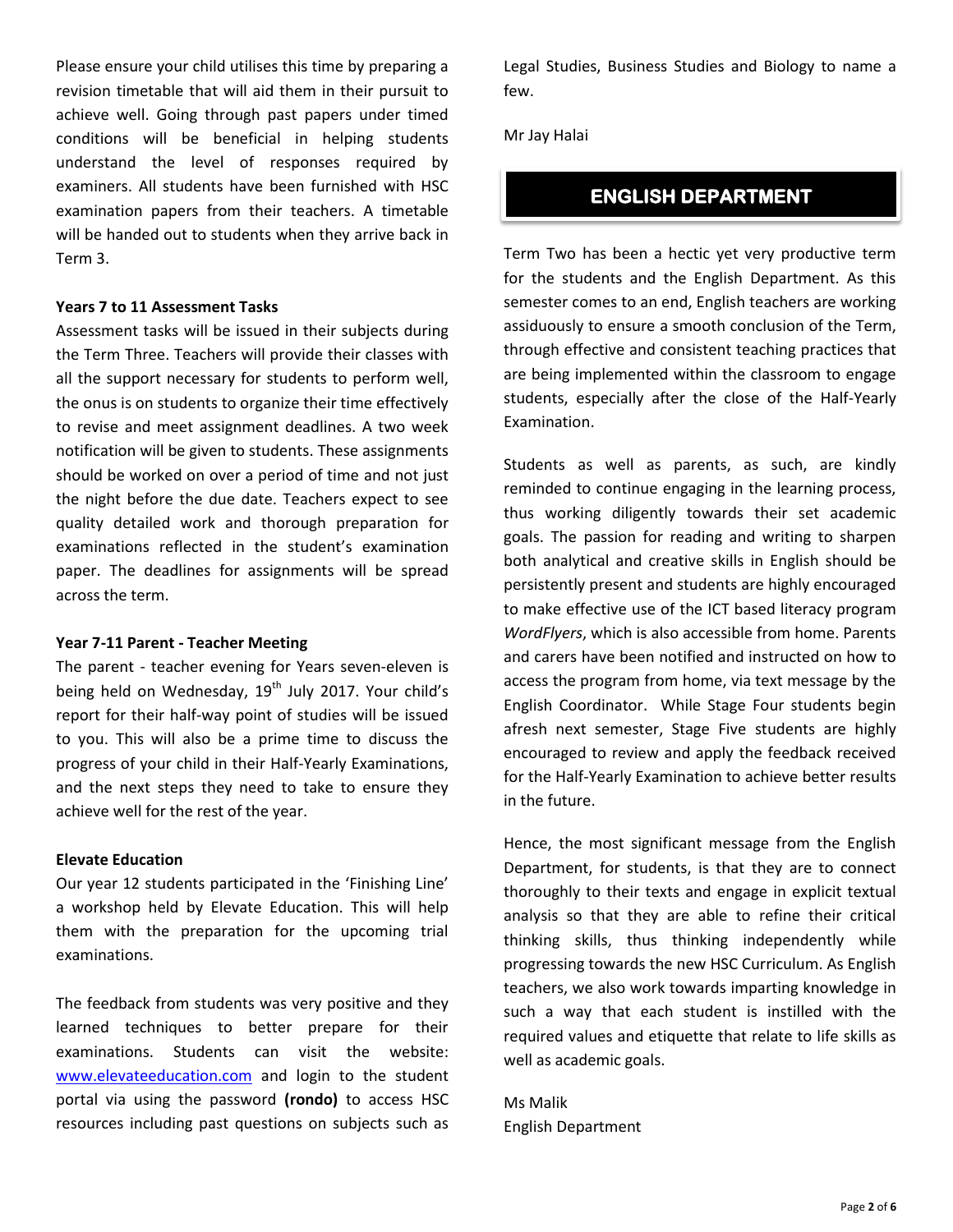# **WELFARE REPORT**

#### **Motivation for Students**

Developing motivation and staying motivated as a student is one of the hardest tasks and biggest obstacles to achieving. Learning can be a challenge for many students, focusing on improving your own motivation will assist you to achieve your goals for learning.

#### **Tips to achieve and remain motivated to succeed**

Teachers can do many things but without a student's effort and positive attitude, only so much can be achieved. You, the student, need to do your part to get motivated and believe in yourself. The best teacher in the world cannot force you to learn. It is in your hands.

#### **Plan your goals and stick to the plan.**

Goal setting with a realistic, well thought out plan takes us towards success. Write out your learning target and timetable. Fit in 15 minutes to an hour for each subject every day. Do not just rely on your lessons and books; add extra learning activities to your plan.

#### **Actions speak louder than plans.**

Now that you have a plan, you need to follow it. Try it for a while; if it doesn't work change it a little. You need to do work at home to practice, consolidate and reinforce your learning.

#### **Change your "to-do" into "been-done"**

Achieving your own goals is one of the most successful motivators in the world. Making a plan of what you need to do and doing it is positive action. Staying positive can be just as easy as being negative.

#### **Your goals are your dreams.**

You are the person who needs to do the work. Make the effort to take every opportunity to practice and learn. Make small, achievable goals to increase your chance of success.

#### **Quitters never win. Refuse to quit.**

When you set your mind to learning and commit to it, you will learn something every time. You can do it. You will do it. You are doing it. You've done it. Keep going, studying, and practicing. With practice comes improvement. Improvement leads to ability. Believe in yourself and just do it!

#### **Procrastination can be put off until tomorrow.**

Stop making excuses. Failure is easy, success takes effort.

#### **When you reach an obstacle, always go around it**

Hit a roadblock? Having trouble? Find another way. Ask for help.

### **Every problem is just a challenge awaiting your solution**

Find solutions. Seek out help. Teachers like to help when students bring their challenges to them. It shows commitment and motivation.

#### **Every mistake is a learning opportunity**

We learn from our mistakes. Don't be afraid of making them. It shows you are trying. There is no need to apologize when you are learning. Don't be afraid to try, be brave enough to make a mistake. Only you can break your bad habits, and make good ones. Others can teach you how but only you can change your mind. The good thing about habits is that good ones turn into routine.

#### **When you have faith in yourself, others will join in**.

Believe in yourself, don't give up. Soon your attitude will show and people will be there to support you and help you stick to it.

#### **Today, you are one step closer to the finish line.**

Every step, every word; every bit of practice brings you further along. Some days, it might just be small steps, other days, it may be huge leaps, but the end is always a little bit closer. This article is general information only, if you are concerned about your or someone else's mental health, talk to your parent/carer or Welfare Coordinator.

Article Source: [https://onlinelanguagecenterblog.com](https://onlinelanguagecenterblog.com/)

#### **Useful Resources / Contacts:**

Mental Health Line 1800011511 Kids Helpline 1800551800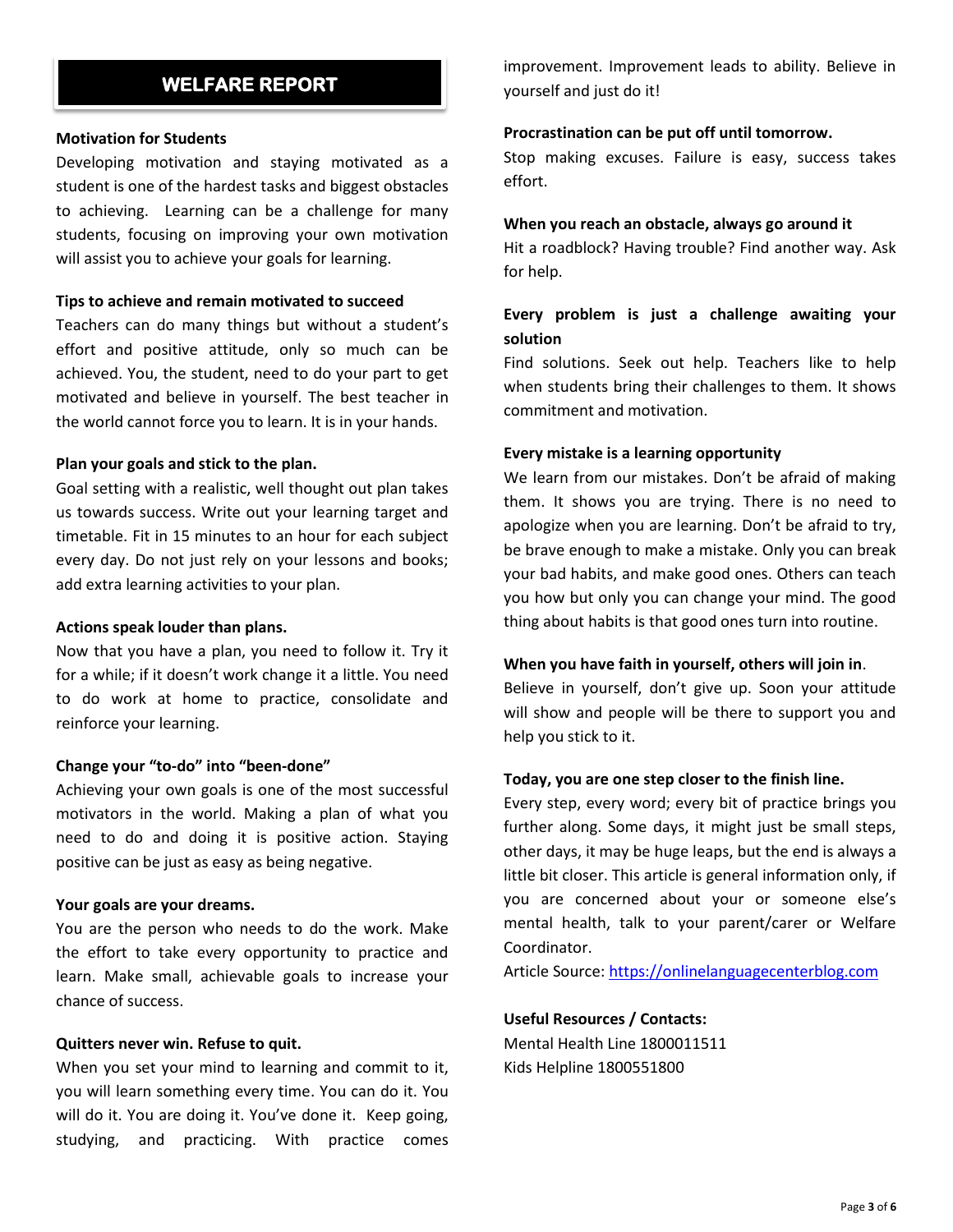# **Self-Harm**

#### **What is self-harm?**

Self-harm is when someone deliberately injures themselves. Some of the more common selfharming behaviours include:



cutting, burning and scratching. Excessive alcohol and drug misuse does not usually come under this definition.

*It is important to remember that whilst self-harm behaviour is not a suicide attempt it is still serious and risky behaviour that can have long-term consequences for a young person and therefore should always be taken seriously.*

**Who self-harms?** Self-harm is most common amongst 11- 25 year olds, however is not limited to this age group. People who self-harm have often had past or current negative experiences such as:

**Traumatic relationships Significant loss**

**Relationship breakdown**

**Abuse** (physical, sexual, emotional)

**Long-term** family problems, relationship problems, problems at school.

They may **Feel** overwhelmed or hopeless because of a serious illness/disability

**Why do people self-harm?**

There is a commonly held belief that self-harming is "attention seeking" behaviour; however this is

not the case. There are many reasons why

| e | $\bullet$<br>۰<br>$\bullet$<br>$\bullet$ $\bullet$ |
|---|----------------------------------------------------|
|   |                                                    |

people self-harm. Some typically reported reasons include:

**To cope** with feelings of extreme emotional pain such as: helplessness, despair, anger, loneliness, shame, guilt, tension and stress.

**To manage** feeling disconnected and isolated from others. Some people feel that hurting themselves helps them to feel real or connected to other people.

**To try** and gain control. Some people feel that hurting themselves gives them a sense that they are regaining some level of control (in the short-term).

**To communicate** distress. Some people do not know how to verbally express their emotions, and do so through self-harm. **As self-punishment** or feelings of self-loathing. Some people believe they deserve to be punished.

# **What should I do if I know a Young Person self-harms?**

Dealing with young people who are self-harming is a



complex and sensitive issue. If you feel comfortable it is important to **speak with them and let them know of your concern**. Ideally, you should mention your concern directly to the young person first and then

**support them to seek appropriate help** from school wellbeing staff or other health professionals.

The **first priority** should be to focus on the safety of the young person who is harming themselves and the potential distress for other young people around them. To try and maintain the young person's confidentiality and dignity, it may be helpful to give the young person some privacy away from others and then guide them to seek appropriate help.

**This article is general information only, if you are concerned about your or someone else's mental health, talk to your parent/carer or Welfare Coordinator.**

**Useful Resources / Contacts:**

- **叠** [www.headspace.org.au/schools](http://www.headspace.org.au/schools)
- [https://www.sane.org/mental-health-and-illness/facts](https://www.sane.org/mental-health-and-illness/facts-and-guides/self-harm)[and-guides/self-harm](https://www.sane.org/mental-health-and-illness/facts-and-guides/self-harm)
- [https://www.youthbeyondblue.com/understand](https://www.youthbeyondblue.com/understand-what)[what's...on/self-harm-and-self-injury](https://www.youthbeyondblue.com/understand-what)

#### **Article Source:**

Self-harm: Headspace School Support

Ms Chouman

Welfare Coordinator

# **DEPUTY PRINCIPAL'S (PRIMARY) MESSAGE**

#### **Inter-schools Public Speaking Competition**

Since 2015, Years Three-Six students have been given the opportunity to compete with students from a few other schools in order to develop and enhance their public speaking skills. Last year, our students proudly stood at *first equal position* with Malek Fahd Islamic School. Other schools that had competed with us included Amity College and Unity Grammar. We are pleased to inform parents that this competition once again will be held in Term Three and students are currently training for the event during their lunch time.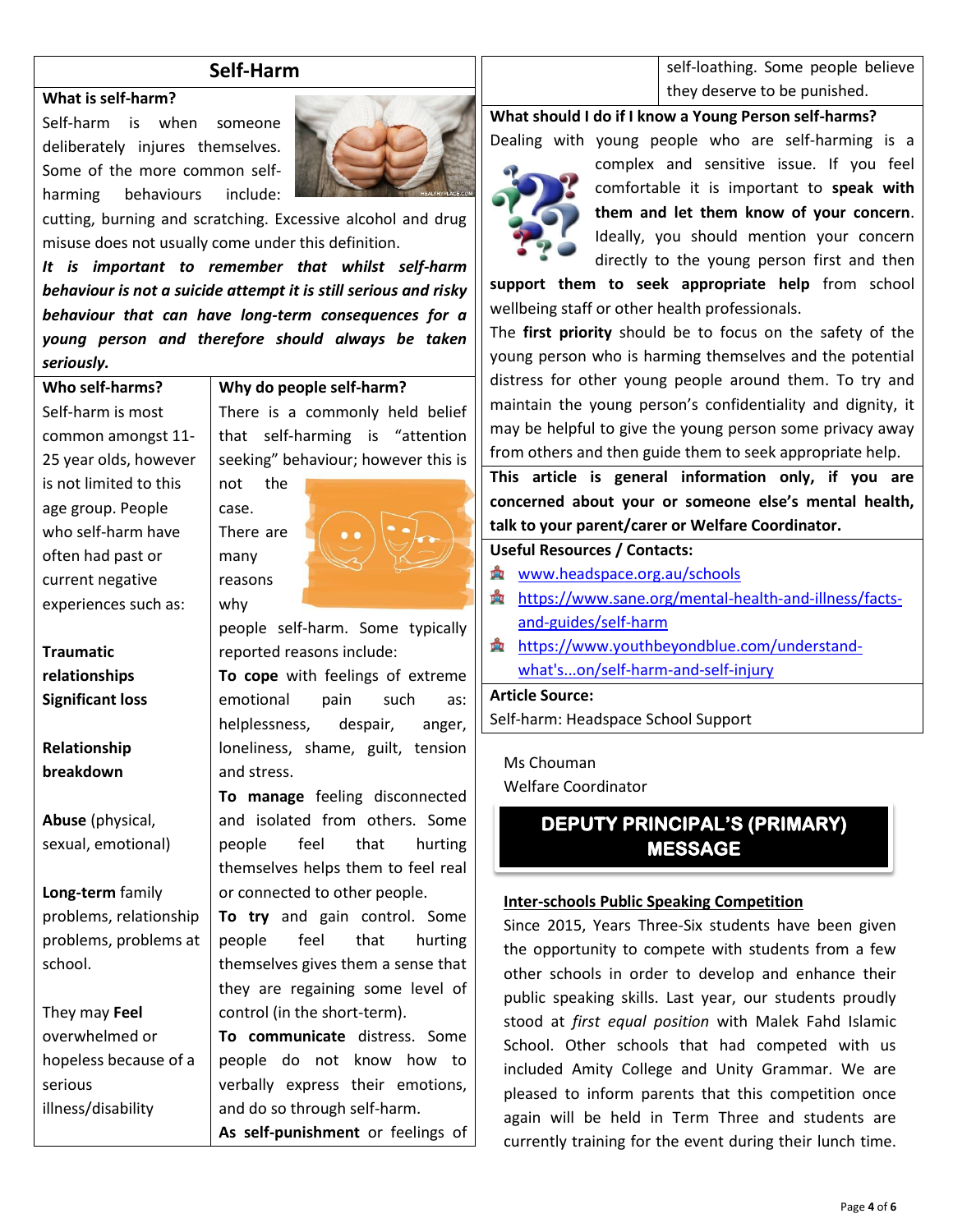Parents of students participating are requested to help with the training by encouraging the students. Closer to the event, parents will be advised about attending the session. The photograph attached below shows winners of 2016 Public Speaking Competition with the organiser.



#### **Professor Maths Road Show**

Mathematics being one of the key subject areas will be presented to the students through a motivating and engaging activity known as the above on the  $30<sup>th</sup>$  of August and the  $1<sup>st</sup>$  of September. This activity provides hands-on learning opportunities that develop students' skills in Mathematics and facilitates the love for the subject. Permission notes will be sent to the parents closer to the event in Term Three. Parents are requested to encourage students to participate in this activity and show their support for the subject by attending the session as audience.



#### **NAPLAN Online Trials**

Years three and five students will be required by the NAPLAN providers to sit for the above during the trial period of  $14<sup>th</sup>$  August –  $22<sup>nd</sup>$  September. This is a training activity to compare their pen and paper performance with the online mode. Parents are reminded that NAPLAN will move to online mode in the future, therefore the school is requesting parents to support the students by encouraging them to develop familiarity with online activities such as Mathletics, Literacy Pro (Lexile), and Bug Club on a regular basis. Current Years Three and Five students need to continue with their hard work as they did prior to NAPLAN.

#### **Primary Parent – Teacher Interviews**

Students have just completed the Half-Yearly Examinations and teachers are in the process of doing analysis to identify progress as well as areas that require attention. Due to Ramadan and the Eid festive season, teachers will be meeting with the parents within 8:00 to 4:00pm from  $28^{th}$  –  $30^{th}$  June in the classrooms. While most of the interviews will be scheduled from 3:20 – 4:00pm over the three days, teachers may advise parents regarding their availability during their Arabic release which varies from teacher to teacher. Further details have been provided through a special letter that was sent earlier this week. Prior bookings are required as teachers will interview a number of parents. Please contact the school office for further clarification.

#### **2018 Kindergarten**

The school would like to kindly remind the parents that enrolments close on the  $28<sup>th</sup>$  of June, 2017. We would also like to remind parents that the pre-kindergarten interviews will be held on Saturday,  $29<sup>th</sup>$  July from 9:00 – 12:00 pm in the current kindergarten classrooms. We look forward to meeting the youngest group of our school.

#### **Spelling Buzz**

The effort of the following students paid off as they claimed the Spelling Buzz Champ titles and proved the fact that they are the top spellers of their grade. Essa has kept the title for the last three years while Haalah has been the winner since 2016. We are very proud of their achievements. Congratulations!